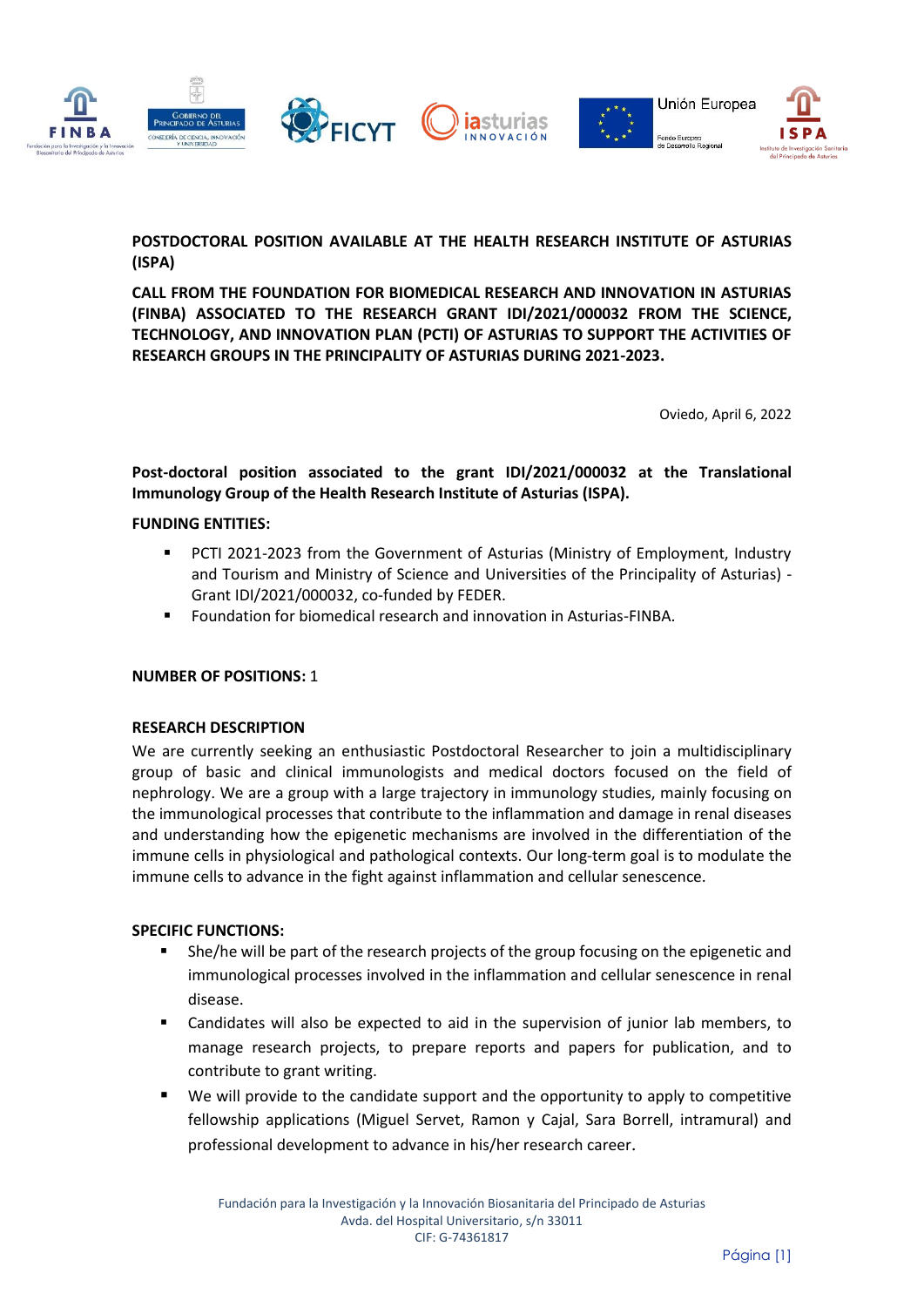





# **REQUIREMENTS:**

- Ph.D. degree in molecular biology, genomics, epigenomics, immunology or similar. We encourage the applications from experimentalist and computational researchers
- Required research experience, between 2-8 years since Thesis lecture
- Good level of English speaking and writing skills
- Thesis lecture in another group than the reception group

#### **OTHER REQUIREMENTS TO ASSESS:**

- Expertise, at least, in one of the following areas: epigenetics, single-cell omics, T and macrophages cells, inflammation.
- A high level of motivation and interest, aptitude for teamwork and high level of collaborative and communicative skills
- Experience in the work and design of experiments with mice models
- Independence for the development of work and objectives.
- High level of research publications
- Participation as collaborator or principal investigator in research projects

NO SERÁ TENIDA EN CUENTA ninguna candidatura que no presente documentación (copia) acreditativa del cumplimiento de los requisitos. La documentación original será presentada sólo por los candidatos seleccionados.

# **CONTRACT CONDITIONS:**

- Contract type: indefinite contract associated to the research project IDI/2021/000032, approved in the framework of the Call for funding Research Groups of the Principality of Asturias during the period 2021-2023.
- Modalidad contractual: contrato temporal asociado a Proyecto de investigación IDI/2021/000032, aprobado en el marco de la convocatoria de concesión de ayudas para Grupos de Investigación de Organismos del Principado de Asturias durante el período 2021-2023.
- Duration: from the date of award of the employment contract until 31<sup>st</sup> December 2023, 40-hour work week.
- Salary: 26.564€ gross euros per year in 14th-month.

**The signing of the contract will be subject to the compliance, by the selected candidate, of the requirements of current labor regulations. In case of non-compliance with the requirements, the next highest-scoring candidate will be contacted.**

# **SUBMISSION OF APPLICATIONS AND DEADLINE:**

This Call will be disseminated on the corporate web pages and social networks. Additionally, they will be published on the web pages of the Network of Clinical Research Management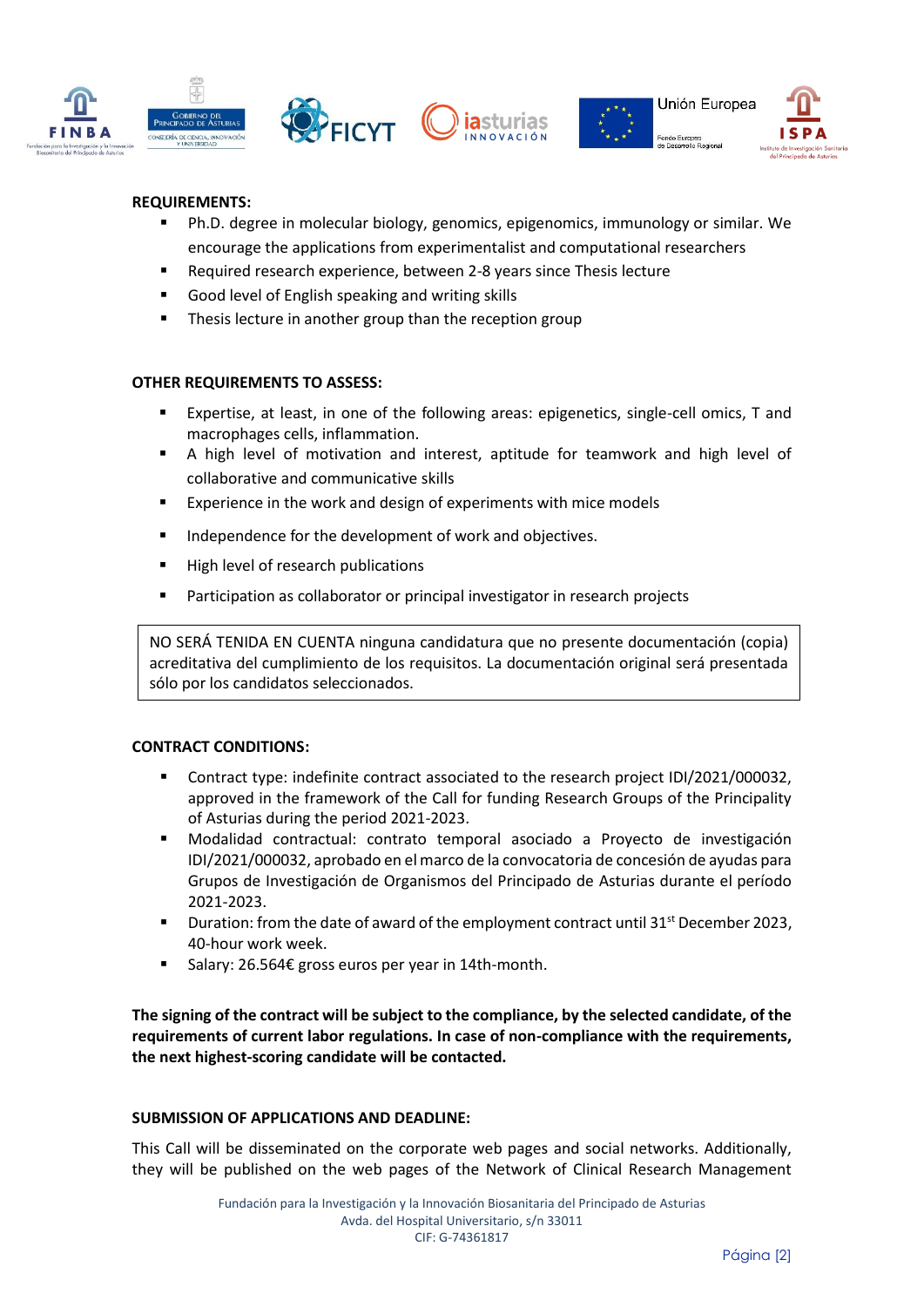

Entities (REGIC), the Central University Hospital of Asturias (HUCA) and other entities. The monitoring of the different phases of the selection process (provisional resolutions and definitive resolution with hiring proposal) can be consulted at the following link:

<https://www.ispasturias.es/trabajo/postdoctoral-inmunologia-202204>

Applicant must present single pdf file containing a CV, a laboral trajectory report, a copy of the documentation supporting the compliance with the requirements and the documentation that justifies the merits of the candidate. This documentation should be sent to the email address rrhh@finba.es with the subject **"EMP Investigador Postdoctoral Grupo Inmunología-IDI-21- 032.Abril22" from 00:00 on April 6, 2022 until 13:00 on April 13, 2022**.

#### **SELECTIVE PROCESS:**

**Phase I:** Shortly after the deadline, a list of candidates admitted and excluded from the selection process, including, where appropriate, the causes of exclusion, will be published. A period of three calendar days will be granted for excluded candidates to correct their applications, otherwise, they will be definitively excluded from the selection process.

**Phase II:** Following this period, the Selection Committee will evaluate the documentation and score of each application with up to 70 points. Candidates with scores higher than 40 points in this phase (up to a maximum of 5 candidates), will be selected for a personal intervew in which up to 30 points may be awarded. Once the selection process is finished, the final scores of the applicants and the selected candidate will be published and a period of three calendar days will be granted for allegations. In the event that no applicant exceeds 40 points, the call may be declared void. Depending on the number of candidates, the procedures described above may be added in a single act of resolution and notification, maintaining in any case the periods for corrections and / or allegations.

# **SELECTION COMMITTEE:**

Dr. Carlos López Larrea Dra. Beatriz Suárez Álvarez Dr. José Ramón Vidal Castiñeira